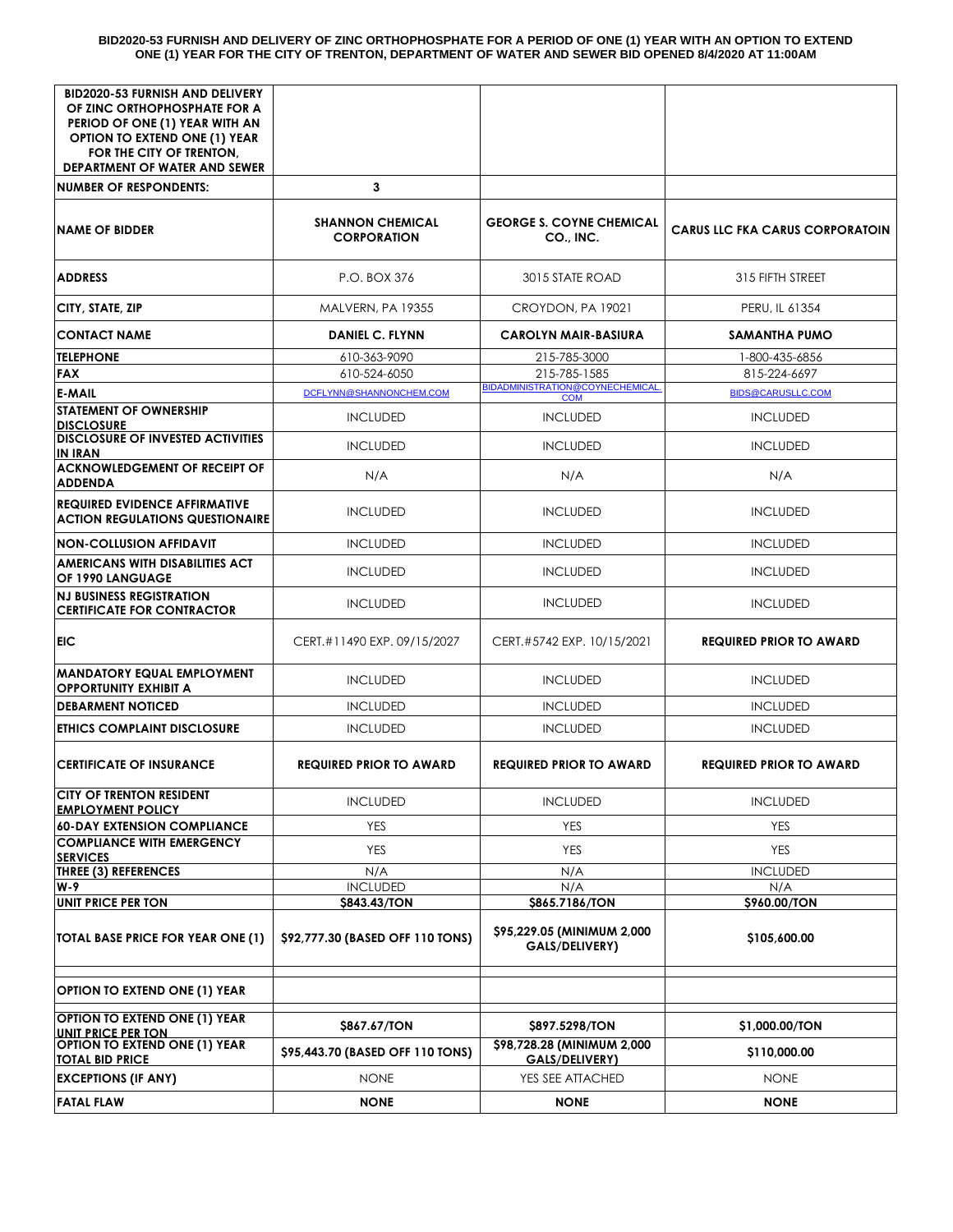

#### **FOR**

# Zinc Orthophosphate **FY 2021**

The undersigned proposes to furnish and deliver to Trenton Water Works, Water Filtration Plant, John Fitch Parkway, Trenton, New Jersey, Zinc Orthophosphate as per the attached specifications.

| Quantity                      | Description                                                      | Unit Price<br>Per ton     | <b>Total Bid Price</b> |  |  |
|-------------------------------|------------------------------------------------------------------|---------------------------|------------------------|--|--|
| 20,000 gallons                | 34-30% Zinc<br>Orthophosphate per<br>attached specifications     | $$843.43/ton $92,777.30*$ |                        |  |  |
|                               | Manufacturer: Shannon Chemical<br>Corporation<br>Daniel C. Flynn |                           | *Based off 110 Tons    |  |  |
| <b>Respectfully Submitted</b> |                                                                  |                           |                        |  |  |

(Signature)

Shannon Chemical Corporation

(Company)

Daniel C. Flynn Person to Contact:

Telephone Number: 610-363-9090

PRICES SHALL BE FIRM FOR THE LENGTH OF THIS CONTRACT

á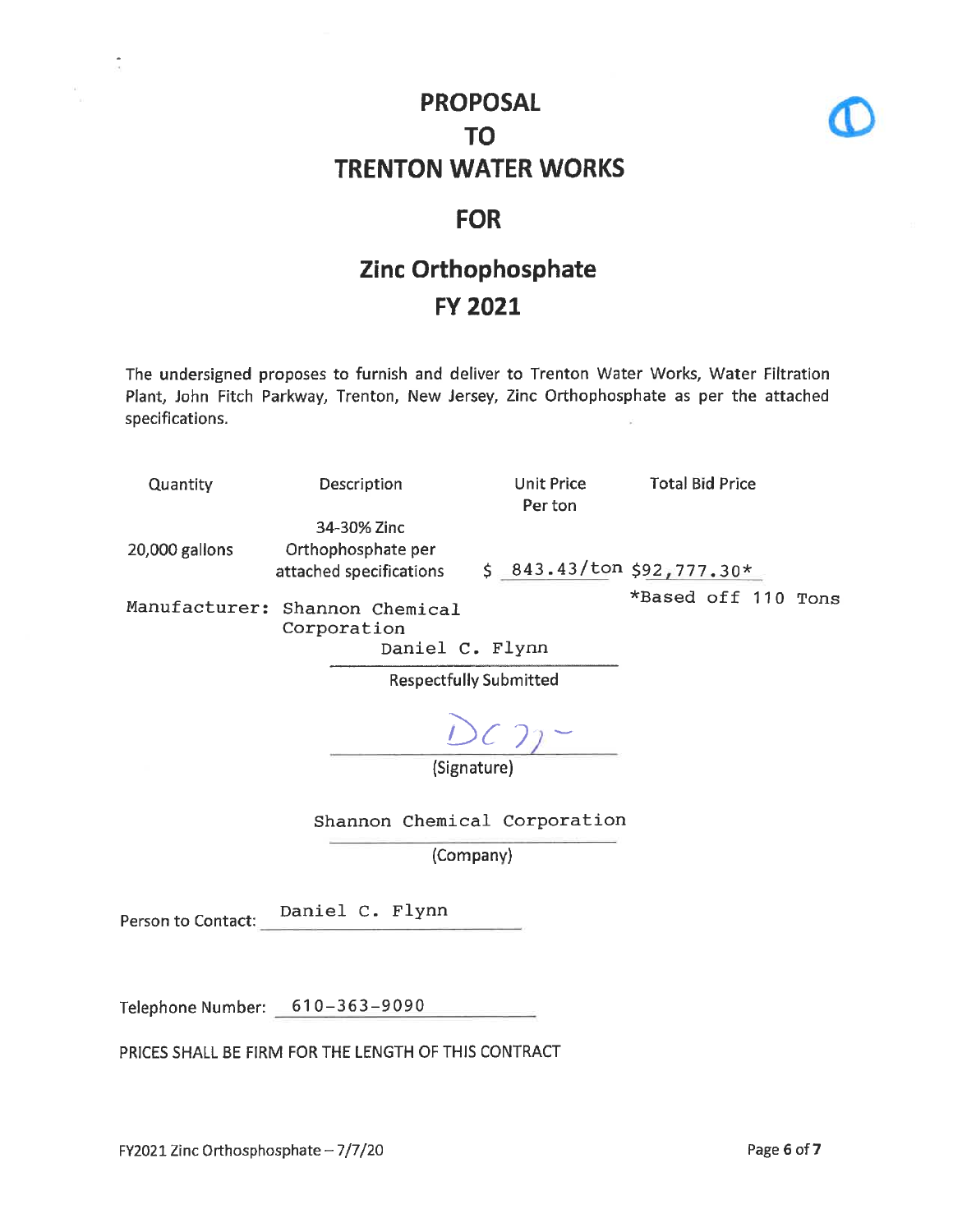#### **FOR**

# Zinc Orthophosphate **FY 2022**

The undersigned proposes to furnish and deliver to Trenton Water Works, Water Filtration Plant, John Fitch Parkway, Trenton, New Jersey, Zinc Orthophosphate as per the attached specifications.

| Quantity                                         | Description                                                  | Unit Price<br>Per ton | <b>Total Bid Price</b>    |  |  |  |
|--------------------------------------------------|--------------------------------------------------------------|-----------------------|---------------------------|--|--|--|
| 20,000 gallons                                   | 34-30% Zinc<br>Orthophosphate per<br>attached specifications |                       | $$867.67/ton $95,443.70*$ |  |  |  |
|                                                  | Manufacturer: Shannon Chemical<br>Corporation                |                       | *Based off 110 Tons       |  |  |  |
| Daniel C. Flynn<br><b>Respectfully Submitted</b> |                                                              |                       |                           |  |  |  |
|                                                  | (Signature)                                                  | $DCM-$                |                           |  |  |  |
|                                                  | Shannon Chemical Corporation                                 |                       |                           |  |  |  |
|                                                  | (Company)                                                    |                       |                           |  |  |  |
|                                                  |                                                              |                       |                           |  |  |  |

Person to Contact: Daniel C. Flynn

Telephone Number: 610-363-9090

PRICES SHALL BE FIRM FOR THE LENGTH OF THIS CONTRACT

 $\frac{\mathbf{P}}{\mathbf{E}}$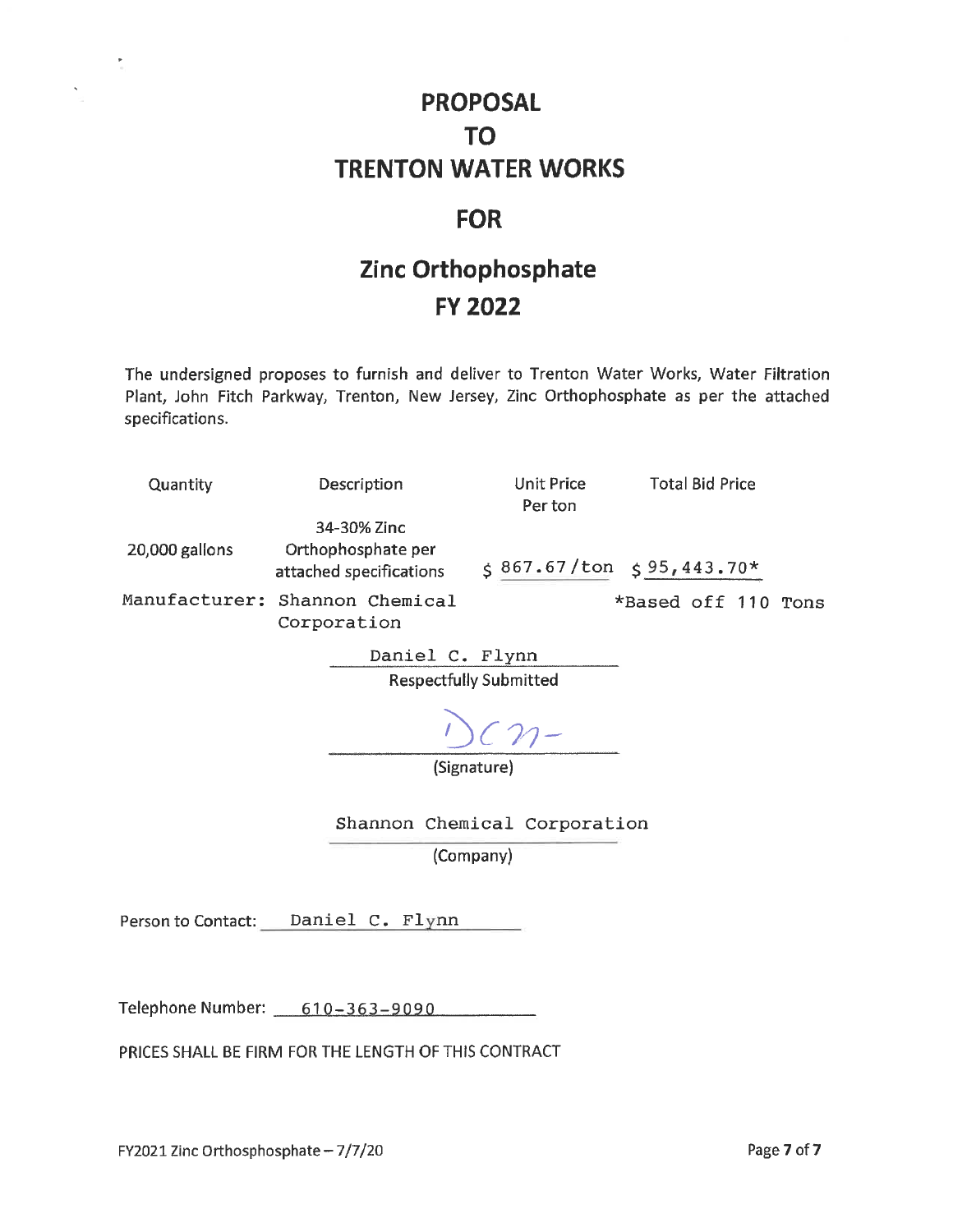

#### **FOR**

### Zinc Orthophosphate **FY 2021**

The undersigned proposes to furnish and deliver to Trenton Water Works, Water Filtration Plant, John Fitch Parkway, Trenton, New Jersey, Zinc Orthophosphate as per the attached specifications.

Quantity

20,000 gallons

Description

34-30% Zinc Orthophosphate per attached specifications Unit Price Per ton

**Total Bid Price** 

 $\zeta$  95,229.05 865.7186  $\hat{\mathbf{S}}$ 

Minimum 2,000 gals/delivery

Donald C. Helwig, Vice President/CFO **Respectfully Submitted** 

(Signature

George S. Coyne Chemical Co., Inc. (Company)

Person to Contact: Carolyn Mair-Basiura, Bid/Contract Administration Manager

Telephone Number: 215-785-3000

PRICES SHALL BE FIRM FOR THE LENGTH OF THIS CONTRACT

FY2021 Zinc Orthosphosphate - 7/7/20

GEORGE S. COYNE CHEMICAL CO. INC. 3015 State Road Croydon, PA 19021-6997 Phone: 215-785-3000 Fax: 215-785-1585

Page 6 of 7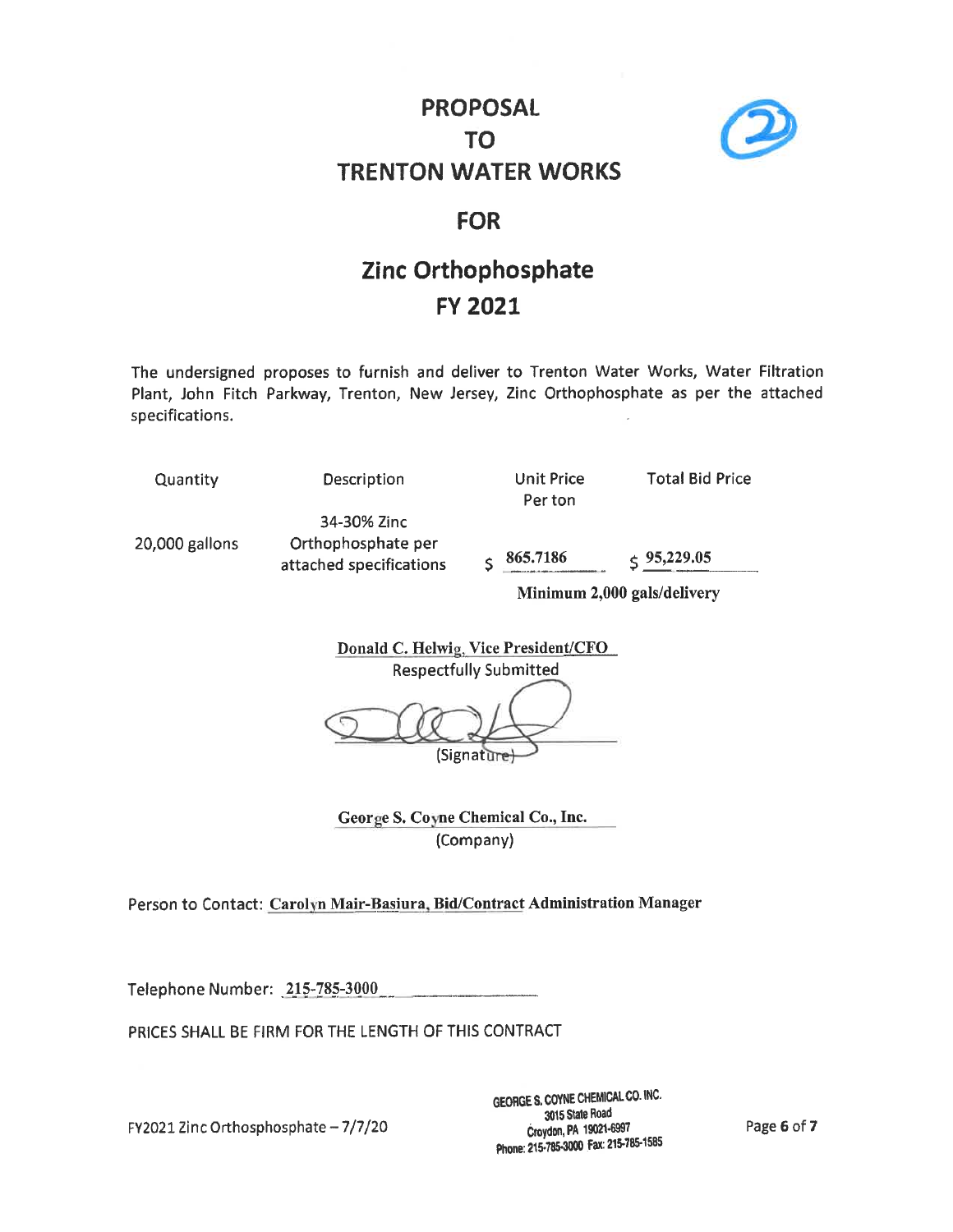### **FOR**

### Zinc Orthophosphate **FY 2022**

The undersigned proposes to furnish and deliver to Trenton Water Works, Water Filtration Plant, John Fitch Parkway, Trenton, New Jersey, Zinc Orthophosphate as per the attached specifications.

| Quantity       | Description                                                  |                             | Unit Price<br>Per ton | <b>Total Bid Price</b> |
|----------------|--------------------------------------------------------------|-----------------------------|-----------------------|------------------------|
| 20,000 gallons | 34-30% Zinc<br>Orthophosphate per<br>attached specifications |                             | 897.5298              | $\leq 98,728.28$       |
|                |                                                              | Minimum 2.000 gals/delivery |                       |                        |

Donald C. Helwig, Vice President/CFO

**Respectfully Submitted** 

(Signature)

George S. Coyne Chemical Co., Inc. (Company)

Person to Contact: Carolyn Mair-Basiura, Bid/Contract Administration Manager

Telephone Number: 215-785-3000

PRICES SHALL BE FIRM FOR THE LENGTH OF THIS CONTRACT

GEORGE S. COYNE CHEMICAL CO. INC. 3015 State Road Croydon, PA 19021-6997 Phone: 215-785-3000 Fax: 215-785-1585

Page 7 of 7

FY2021 Zinc Orthosphosphate - 7/7/20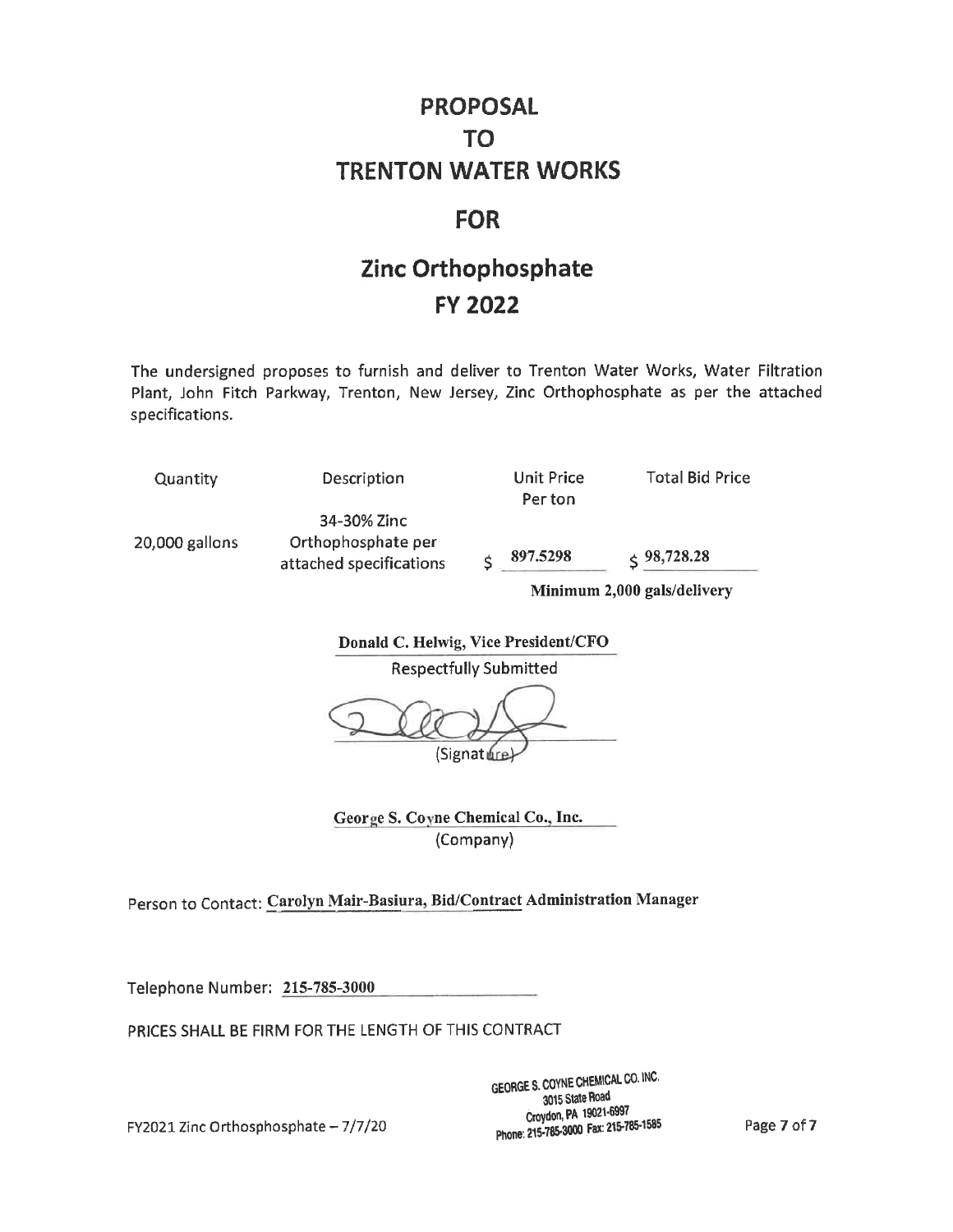#### **EXCEPTIONS** (IF NONE, PLEASE NOTE)

Coyne intends to use its own carriers, however, due to driver/equipment shortage, it may be

necessary to use common carriers from time to time. Certified wash out slips will be provided

should this need arise, making the trailer NSF compliant. Delivery will be in 3-7 business days ARO.

GEORGE S. COYNE CHEMICAL CO. INC. 3015 State Road Croydon, PA 19021-6997 Phone: 215-785-3000 Fax: 215-785-1585

BID2020-54 FURNISH AND DELIVERY OF ZINC ORTHOPHOSPHATE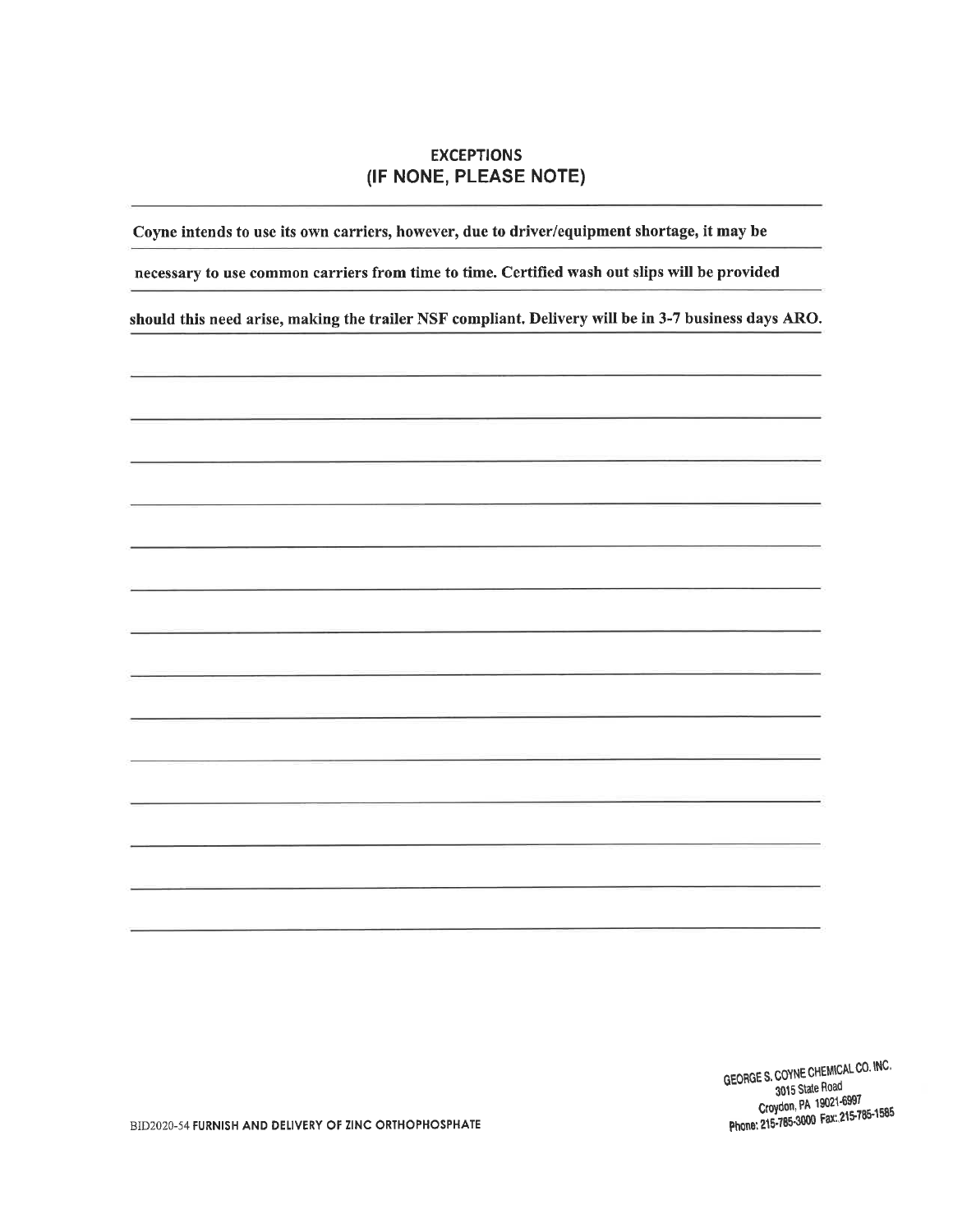

### **FOR**

# **Zinc Orthophosphate FY 2021**

The undersigned proposes to furnish and deliver to Trenton Water Works, Water Filtration Plant, John Fitch Parkway, Trenton, New Jersey, Zinc Orthophosphate as per the attached specifications.

| Quantity                         | Description             | Unit Price | <b>Total Bid Price</b> |
|----------------------------------|-------------------------|------------|------------------------|
| Per Specifications - 34% - 41.1% |                         | Per ton    |                        |
|                                  | 34-30% Zinc             |            |                        |
| 20,000 gallons                   | Orthophosphate per      |            |                        |
|                                  | attached specifications | \$960,00   | \$105,600.00           |

Barbie Smith/Inside Sales Manager

**Respectfully Submitted** 

(Signature)

Carus LLC (f/k/a Carus Corporation)

(Company)

Person to Contact: Samantha Pumo/Bid Specialist

Telephone Number: 800-435-6856

PRICES SHALL BE FIRM FOR THE LENGTH OF THIS CONTRACT

FY2021 Zinc Orthosphosphate - 7/7/20